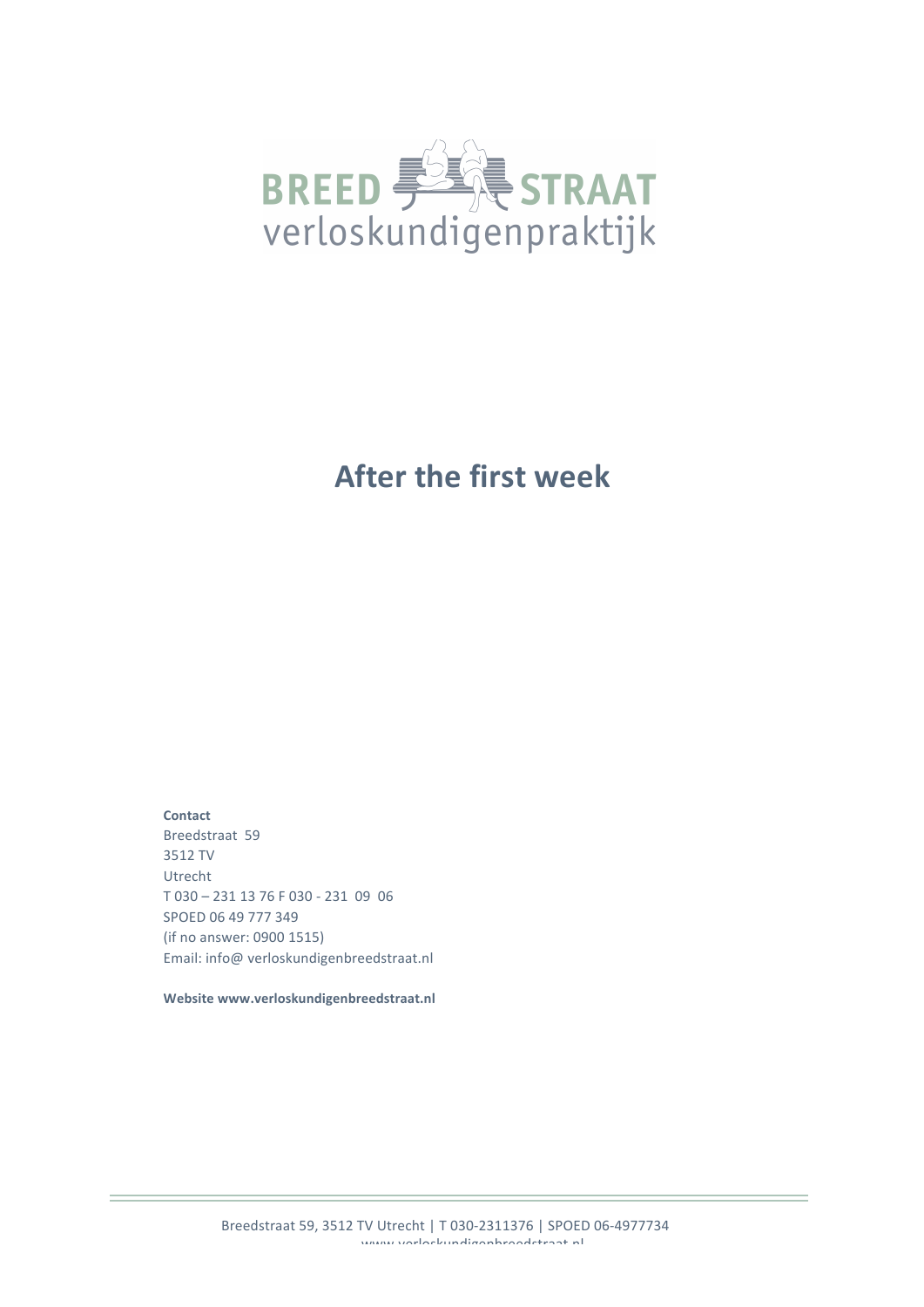## **CONCLUDING THE MATERNITY CARE**

After the first week you and your baby will no longer fall under our care and you will be referred back to your GP. If you or your baby has a temperature you need to contact your GP. For any midwifery related queries (such as blood loss, abdominal cramps or problems with stitches) you can of course still give us a ring. The child healthcare organisation (part of the Centre for Youth and Family) will take over the care of your baby. There you can ask questions about (breast) feeding, health and parenting. On the Centre for Youth and Family Utrecht website you can find a clinic in your area. (www.jeugdengezinutrecht.nl) At the clinic, you can also have the baby weighed; usually the clinic will have specific times for this. Please check with the health clinic reception desk or ask the nurse visiting you at home after the maternity week.

#### **POST NATAL CHECK**

Six weeks after the birth you can visit us for a postnatal check. We can then discuss with you how you experienced our care during your pregnancy, childbirth and the maternity period. If there have been problems during these times, we will discuss with you how this affects a next pregnancy. If you have any further questions, please ask. We would also like to know how you and your family are coping with the baby in general. We imagine it is nice to have the postnatal check performed by the same midwife who attended the birth. We suggest you make the appointment when your baby is a couple of weeks old. The assistant can then make an appointment for you.

#### **BREASTFEEDING**

Around the tenth day newborns often have an increased appetite and become a little restless. Have your baby latch on regularly during this time, this will stimulate the milk production and therefore satisfy the baby's increased appetite. Women who breastfeed are subject to the chance of a blocked milk duct or mastitis. You can try to avoid this when you have a red, hard, sore area in your breast by massaging this breast very gently while your baby is feeding or in the shower to help the milk flow. Gently stroke from where your breast feels lumpy towards your nipple. In addition have your baby drink all of the milk supply in this breast. In case of a raised temperature, please consult your doctor. If you have more questions about breastfeeding or are experiencing problems you can request advice from a lactation consultant (www.borstvoedingenmeer.nl) or visit the website www.borstvoeding.com. Here you can also find information on breastfeeding while at work.

#### **VITAMINS K AND D**

In both cases of breast and bottle feeding it is recommended to give your baby from day 8 a vitamin D supplement (drops). If you breastfeed solely or swap between bottle and breast (where the total bottle feed amount is less than 500 ml a day), then it is advised to give your baby vitamin K drops also.

When you breastfeed you are in need of extra vitamin D yourself. Many multivitamin supplements already contain vitamin D. If you decide against the use of multivitamins, we recommend a daily dose of 10 micrograms of vitamin D.

#### **PELVIC FLOOR EXCERSISES**

Pelvic floor exercises are essential to protect against leaking urine (stress incontinence) after birth. It is important to strengthen these before you begin to do lots of tummy muscle work or sit-ups, or you may find that you begin to leak during exercising. You can check out our website for pelvic floor exercises. Leaking a little urine when you cough, sneeze or laugh is common after having a baby. It can be hard not to leak when you're doing exercises too. That's why you should start strengthening your pelvic floor before returning to exercise. If difficulties persist, please consult with a pelvic floor physiotherapist or go see your GP again.

#### **EXERCISING**

After the first few weeks you can gently start with general exercise again. Try to wait until after your postnatal check, at between six weeks and eight weeks after the birth, before exercising your abdominal muscles. As a result of the pregnancy the abdominal muscles are still quite stretched but after six weeks they will contract back into their natural state. Begin with exercising the oblique muscles, in all cases you must listen to your body and build it up slowly.